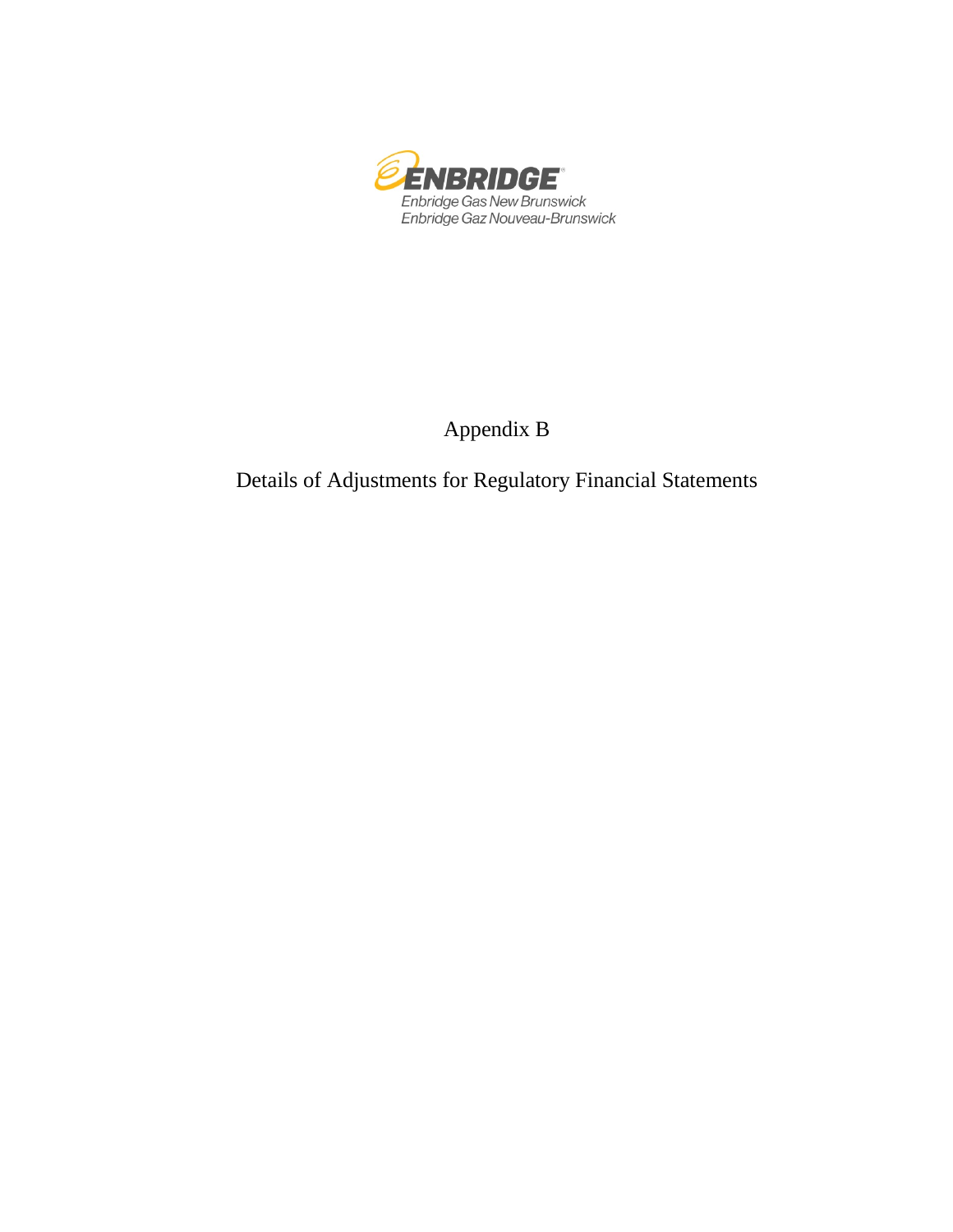## **Enbridge Gas New Brunswick**

Details of Adjustments for Regulatory Financial Statements For the year ended December 31, 2018

1 Trial balance for regulatory purposes 2 4th Quarter ended December 31, 2018

3 4 **Balance sheet**

|        |                                                | Linked to Trial          |              |         |                         |              |                      |
|--------|------------------------------------------------|--------------------------|--------------|---------|-------------------------|--------------|----------------------|
| 5<br>6 |                                                | Balance<br>Per unaudited |              |         |                         |              | Per unaudited        |
| 7      |                                                | <b>EGNB</b> financial    |              |         | Adjustments             |              | regulatory financial |
| 8      |                                                | statements               |              | Debit   |                         | Credit       | statements           |
| 9      | <b>ASSETS</b>                                  |                          |              |         |                         |              |                      |
| 10     | <b>CURRENT ASSETS</b>                          |                          |              |         |                         |              |                      |
| 11     | Cash                                           | 4,804.16                 |              |         |                         |              | 4,804.16             |
| 12     | Restricted term deposit                        | 2,959.38                 |              |         |                         |              | 2,959.38             |
| 13     | Accounts receivable                            | 15,186.78                |              |         |                         |              | 15,186.78            |
| 14     | Prepaid expenses                               | 296.28                   | 10           | 408.87  | 1                       | (408.87)     | 296.28               |
| 15     | Receivable from affiliate                      | 2,816.37                 |              |         |                         |              | 2,816.37             |
| 16     | Service & Inspection inventory                 | 306.66                   |              |         |                         |              | 306.66               |
| 17     |                                                |                          |              |         |                         |              |                      |
| 18     | <b>Total Current Assets</b>                    | 26,369.64                |              |         |                         |              | 26,369.64            |
| 19     |                                                |                          |              |         |                         |              |                      |
| 20     | PROPERTY, PLANT AND EQUIPMENT                  |                          |              |         |                         |              |                      |
| 21     | <b>Distribution Mains</b>                      | 245,767.79               | 14           | 62.17   | 1                       | (1,529.53)   | 244,086.06           |
| 22     |                                                |                          | 14           | (19.43) | 9                       | 198.17       |                      |
| 23     | <b>AFUDC</b>                                   | 0.00                     | 14           | (42.74) | 13                      | (350.36)     | 0.00                 |
| 24     | Other                                          | 0.00                     |              |         |                         |              | 0.00                 |
| 25     | Subtotal                                       | 245,767.79               |              |         |                         |              | 244,086.06           |
| 26     | Accumulated amortization                       | (68, 235.13)             | $\mathbf{1}$ | 145.09  |                         |              | (68, 047.79)         |
| 27     |                                                |                          | 8            | 22.61   | 12                      | 19.63        |                      |
| 28     | Net Property, Plant and Equipment              | 177,532.66               |              |         |                         |              | 176,038.27           |
| 29     | Construction Work in progress                  | 859.91                   | 13           | 350.36  | $\mathbf{1}$            | (361.35)     | 650.76               |
| 30     | Subtotal                                       | 178,392.57               |              |         | 9                       | (198.17)     | 176,689.03           |
| 31     |                                                |                          |              |         |                         |              |                      |
| 32     |                                                | 811.60                   |              |         |                         |              | 811.60               |
|        | Inventory and line pack gas                    |                          |              |         |                         |              |                      |
| 33     |                                                | 10,000.51                |              |         |                         | (38.84)      | 9,961.67             |
| 34     | Purchase gas variance                          |                          |              |         | 1                       |              |                      |
| 35     |                                                | 15.92                    |              |         |                         |              | 15.92                |
| 36     | Long-term receivable                           |                          |              |         |                         |              |                      |
| 37     |                                                |                          |              |         |                         |              |                      |
| 38     | Pension asset                                  | 268.70                   | $\mathbf{1}$ | 690.88  |                         |              | 1,193.85             |
| 39     |                                                |                          | 15           | 234.27  |                         |              |                      |
| 40     | <b>Deferred Charges</b>                        |                          |              |         |                         |              |                      |
| 41     | Franchise fee                                  | 3,435.68                 |              |         |                         |              | 3,435.68             |
| 42     | Carrying costs on deferred development charges | 0.00                     |              |         |                         |              | 0.00                 |
| 43     | Utility gas development cost                   | 0.00                     |              |         |                         |              | 0.00                 |
| 44     | Deferred development charges                   | 0.00                     |              |         |                         |              | 0.00                 |
| 45     | Deferred Capitalized O&M                       | 114,901.73               | $\mathbf{1}$ | 50.62   |                         |              | 114,952.36           |
| 46     |                                                |                          |              |         |                         |              |                      |
| 47     | Deferred costs - equity offering               | 0.00                     |              |         |                         |              | 0.00                 |
| 48     |                                                |                          |              |         |                         |              |                      |
| 49     | <b>Total Deferred Charges</b>                  | 118,337.42               |              |         |                         |              | 118,388.04           |
| 50     |                                                |                          |              |         |                         |              |                      |
| 51     | Accumulated amortization                       | (33, 444.21)             |              |         | 1                       | (0.67)       | (33, 444.89)         |
| 52     |                                                |                          |              |         |                         |              |                      |
| 53     |                                                |                          |              |         |                         |              |                      |
| 54     |                                                |                          |              |         |                         |              |                      |
| 55     | Accumulated amortization gas deferred charges  | 0.00                     |              |         |                         |              | 0.00                 |
| 56     |                                                |                          |              |         |                         |              |                      |
| 57     |                                                |                          |              |         |                         |              |                      |
| 58     | Net Deferred charges                           | 84,893.21                |              |         |                         |              | 84,943.16            |
| 59     |                                                |                          |              |         | 16                      | (3,960.49)   |                      |
| 60     | Regulatory deferral                            | 178,746.93               |              |         | $\mathbf{1}$            | (35, 224.34) | 139,515.86           |
| 61     |                                                |                          |              |         | 6                       | (4.00)       |                      |
| 62     |                                                |                          |              |         | $\overline{\mathbf{7}}$ | (22.61)      |                      |
| 63     |                                                |                          |              |         | 11                      | (19.63)      |                      |
| 64     |                                                | 263,640.14               |              |         |                         |              | 224,459.02           |
|        | Goodwill                                       |                          |              |         |                         |              |                      |
| 65     | At cost less amortization \$1,000              | 300.00                   | $\sqrt{2}$   | 200.00  |                         | (500.00)     | (0.00)               |
| 66     |                                                |                          |              |         | 1                       |              |                      |
| 67     | 68 TOTAL ASSETS                                | 479,799.09               |              |         |                         |              | 439,500.72           |
|        |                                                |                          |              |         |                         |              |                      |

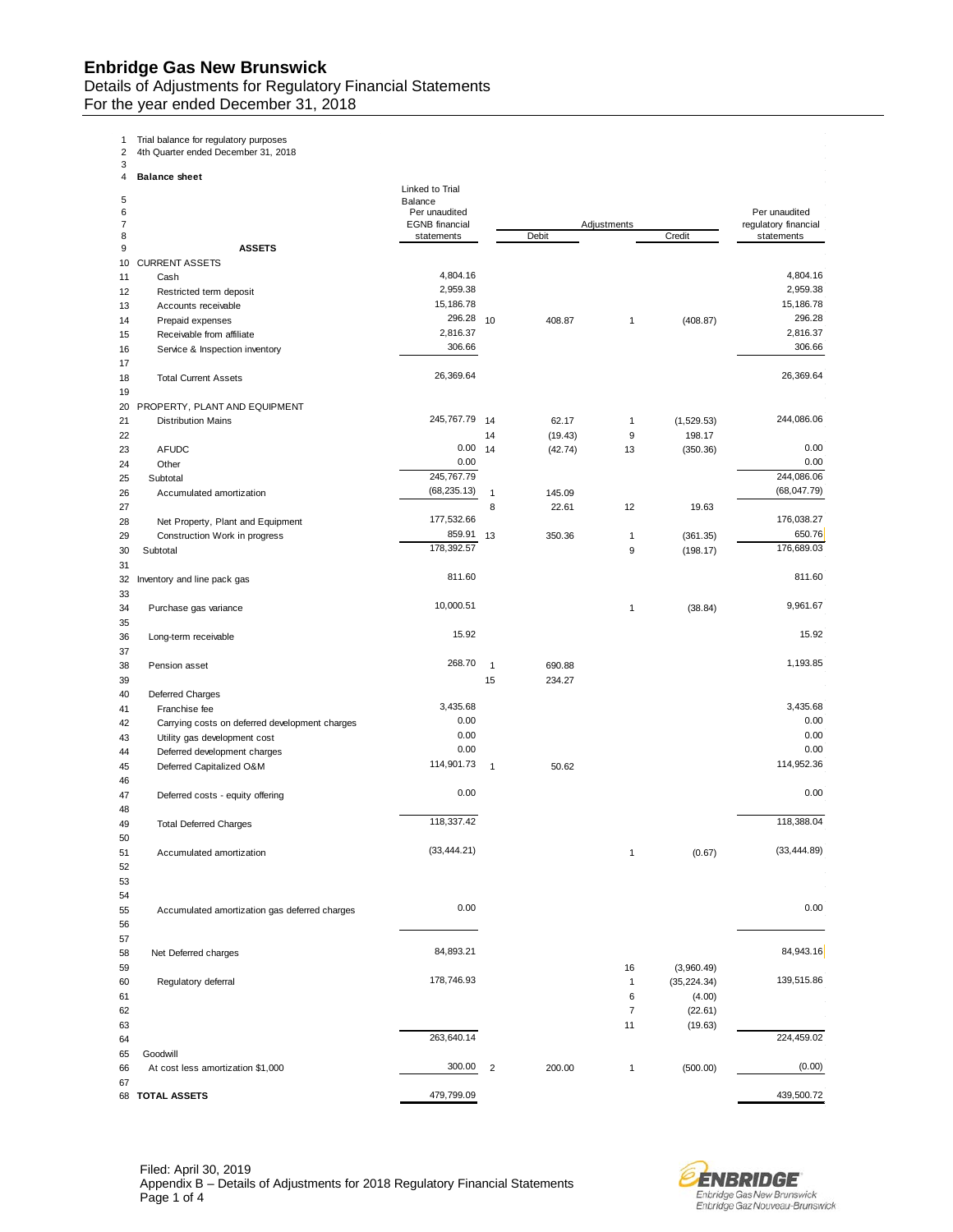## **Enbridge Gas New Brunswick**  Details of Adjustments for Regulatory Financial Statements For the year ended December 31, 2018

| 1              | <b>LIABILITIES</b>                              |               |              |           |    |              |               |
|----------------|-------------------------------------------------|---------------|--------------|-----------|----|--------------|---------------|
| $\overline{c}$ |                                                 |               |              |           |    |              |               |
| 3              | <b>CURRENT LIABILITIES</b>                      |               |              |           |    |              |               |
| 4              | <b>Bank indebtedness</b>                        | 0.00          |              |           |    |              | 0.00          |
| 5              | Accounts payable and accrued liabilities        | (10, 645.54)  |              |           |    |              | (10, 645.54)  |
| 6              | Rates Variance                                  | 0.00          |              |           | 17 | (1,569.13)   | (1,569.13)    |
| 8              | Due to affiliated companies (Pension Liability) | (2,459.10)    |              |           |    |              | (2,459.10)    |
| 10             | Interest payable on long term debt              | (521.43)      |              |           |    |              | (521.43)      |
| 11             | Note payable to affiliate                       | 0.00          |              |           |    |              | 0.00          |
| 12             | <b>Total Current Liabilities</b>                | (13,626.08)   |              |           |    |              | (15, 195.21)  |
| 13             |                                                 |               |              |           |    |              |               |
| 14             | LONG TERM DEBT                                  |               |              |           |    |              |               |
| 15             | Notes payable to affiliate                      | (149, 500.00) |              |           |    |              | (149, 500.00) |
| 16             |                                                 |               |              |           |    |              |               |
| 17             | PARTNERS' EQUITY                                |               |              |           |    |              |               |
| 18             | Partnership capital                             | (280, 505.95) |              |           |    |              | (280, 505.95) |
| 19             |                                                 |               |              |           |    |              |               |
| 20             | Adjustments affecting capital                   | 0.00          | $\mathbf{1}$ | 24.746.26 | 5  | 173.92       | 25,364.50     |
| 21             |                                                 |               | 3            | 347.97    | 4  | 138.59       |               |
| 22             |                                                 |               |              |           | 8  | (22.61)      |               |
| 23             |                                                 |               |              |           | 12 | (19.63)      |               |
| 24             |                                                 |               |              |           |    |              |               |
| 25             |                                                 |               |              |           |    |              |               |
| 26             |                                                 |               |              |           |    |              |               |
| 27             |                                                 |               |              |           |    |              | (255, 141.46) |
| 28             | Retained earnings                               | (36, 167.06)  |              | 14,194.96 |    | 2,308.04     | (19,664.06)   |
| 29             |                                                 |               |              |           |    |              |               |
| 30             |                                                 |               |              |           |    |              |               |
| 31             |                                                 | (316, 673.01) |              |           |    |              | (274, 805.52) |
| 32             |                                                 |               |              |           |    |              |               |
| 33             | TOTAL LIABILITIES AND PARTNERS' EQUITY          | (479, 799.09) |              | 41,391.89 |    | (41, 391.90) | (439, 500.72) |
|                |                                                 |               |              |           |    |              |               |

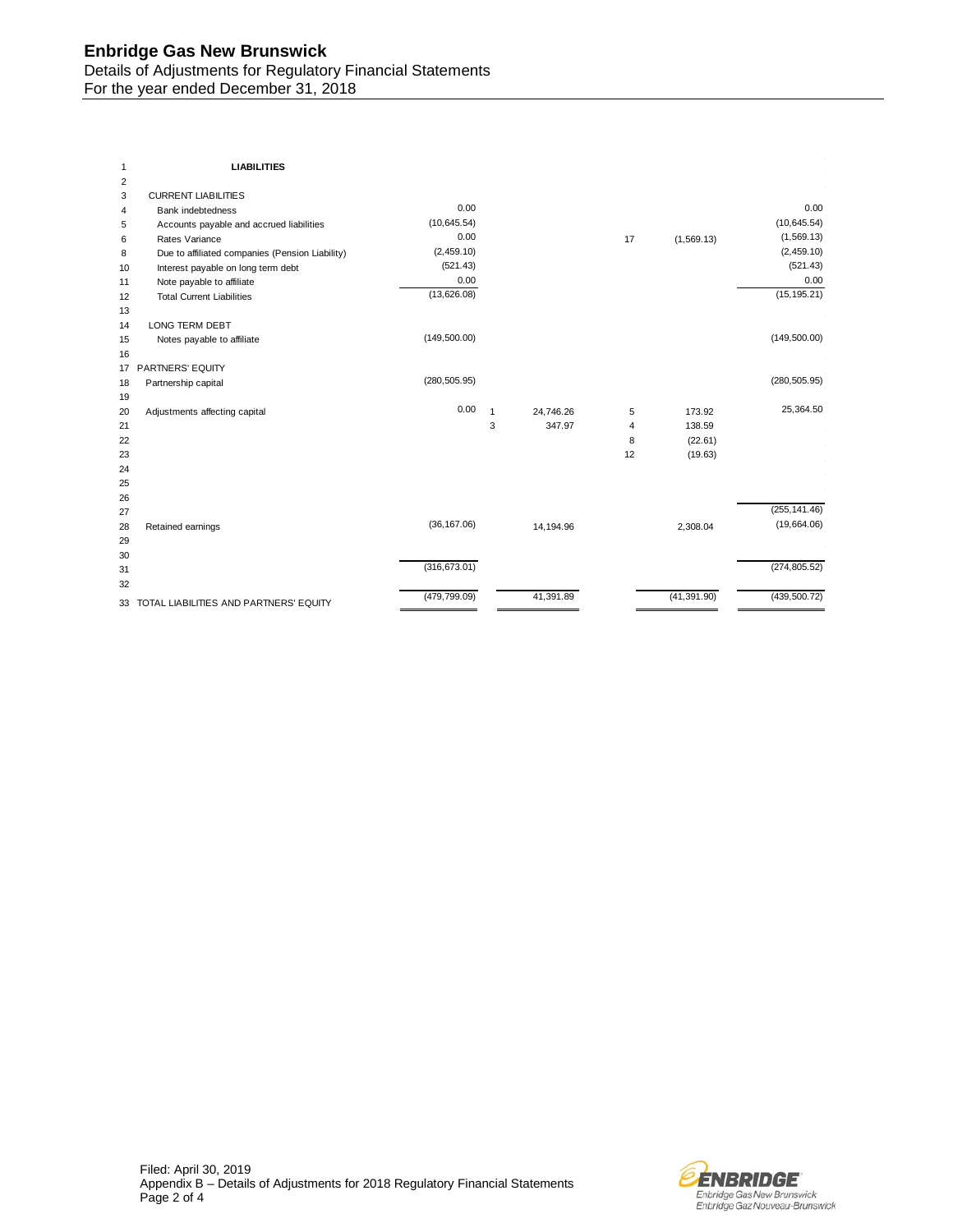1 Trial balance for regulatory purposes

2 4th Quarter ended December 31, 2018

3 4 **Income statement**

| 5<br>6         | (In thousands of dollars)                            | Linked to Trial<br><b>Balance</b><br>Per unaudited |                |             |             |                      | Per regulatory          |
|----------------|------------------------------------------------------|----------------------------------------------------|----------------|-------------|-------------|----------------------|-------------------------|
| 7<br>8         |                                                      | <b>EGNB</b> financial<br>statements                |                | Debit       | Adjustments | Credit               | financial<br>statements |
| 9              | <b>REVENUES</b>                                      |                                                    |                |             |             |                      |                         |
| 10<br>11<br>12 | <b>Distribution Revenue</b>                          | (46, 938.30)                                       |                |             |             |                      | (46, 938.30)            |
| 13             | <b>Other Revenues</b>                                |                                                    |                |             |             |                      |                         |
| 14             | Agent, Broker, Marketer Billing (ABC)                | (203.78)                                           |                |             |             |                      | (203.78)                |
| 15             | Allowance for funds used during construction         | (7.46)                                             |                |             |             |                      | (7.46)                  |
| 16             | Carrying cost on deferred development charges        | 0.00                                               |                |             |             |                      | 0.00                    |
| 17             | Interest income                                      | 0.00                                               |                |             |             |                      | 0.00                    |
| 18             | Interest from affiliates                             | 0.00                                               |                |             |             |                      | 0.00                    |
| 19             | Other                                                | (1,015.44)                                         |                |             | 10          | (408.87)             | (1,424.31)              |
| 20             | <b>Total Other Revenues</b>                          | (48, 164.99)                                       |                |             |             |                      | (48, 573.86)            |
| 21             |                                                      |                                                    |                |             |             |                      |                         |
| 22             |                                                      |                                                    |                |             |             |                      |                         |
| 23             | <b>EXPENSES</b>                                      |                                                    |                |             |             |                      |                         |
| 24<br>25       | Operating & Maintenance Costs                        | 11,448.58                                          | 5              | 1,717.97 15 |             | (234.27)             | 12,932.29               |
| 26             | Amortization of property, plant & equipment          | 6,102.16                                           |                |             |             |                      | 6,102.16                |
| 27             | Amortization of deferred charges                     | 2,928.88                                           |                |             |             |                      | 2,928.88                |
| 28             |                                                      |                                                    |                |             |             |                      |                         |
| 29             | Amortization of gas utility franchise                | 200.00<br>6,992.52                                 |                |             | 2<br>4      | (200.00)<br>(138.59) | 0.00                    |
| 30<br>31       | Interest on long-term debt<br>Other interest expense | 21.24                                              |                |             |             |                      | 6,853.92<br>21.24       |
| 32             | Deemed capital taxes                                 | 0.00                                               |                |             |             |                      | 0.00                    |
| 33             | Property taxes                                       | 1,258.84                                           |                |             |             |                      | 1,258.84                |
| 34             | Corporate services                                   | 347.97                                             |                |             | 3           | (347.97)             | 0.00                    |
| 35             | Transportation (net)                                 | 1,891.89                                           |                |             | 5           | (1,891.89)           | 0.00                    |
| 36             | Bad debt expense                                     | 132.40                                             |                |             |             |                      | 132.40                  |
| 37<br>38       | Other<br><b>Total Other Expenses</b>                 | 59.33<br>31,383.80                                 |                |             |             |                      | 59.33<br>30,289.06      |
| 39             |                                                      |                                                    |                |             |             |                      |                         |
| 40             | (Income)/Loss on distribution activities             | (16, 781.18)                                       |                | 1,717.97    |             | (3,221.58)           | (18, 284.80)            |
| 41             |                                                      |                                                    |                |             |             |                      |                         |
| 42             | Sale of gas                                          | (33, 537.58)                                       |                |             |             |                      | (33, 537.58)            |
| 43             | Gas costs                                            | 33,537.58                                          |                |             |             |                      | 33,537.58               |
| 44             |                                                      | 0.00                                               |                |             |             |                      | 0.00                    |
| 45             |                                                      |                                                    |                |             |             |                      |                         |
| 46             | Retail services                                      |                                                    |                |             |             |                      |                         |
| 47             | Service & Inspection revenue                         | (613.81)                                           |                |             |             |                      | (613.81)                |
| 48             | Service & Inspection costs                           | 332.39                                             |                |             |             |                      | 332.39                  |
| 49<br>50       |                                                      | (281.42)                                           |                |             |             |                      | (281.42)                |
| 51             | (INCOME) LOSS BEFORE REGULATORY DEFERRAL             | (17,062.61)                                        |                |             |             |                      | (18, 566.22)            |
| 52             |                                                      |                                                    |                |             |             |                      |                         |
| 53             | Transfer to deferral                                 |                                                    | 6              | 4.00        | 16          | 3,960.49             | 4,006.73                |
| 54             | Excess returned to customers                         |                                                    | $\overline{7}$ | 22.61       | 17          | 1,569.13             | 1,569.13                |
| 55             |                                                      |                                                    | 11             | 19.63       |             |                      |                         |
| 56             | Income before return on rate base                    | (17,062.61)                                        |                |             |             |                      | (12,990.36)             |
| 57             |                                                      |                                                    |                |             |             |                      |                         |
| 58             | Regulated return on equity (Rate Base)               | 0.00                                               |                |             |             |                      | 0.00                    |
| 59             |                                                      |                                                    |                |             |             |                      |                         |
| 60             | Net Income                                           | (17,062.61)                                        |                |             |             |                      | (12,990.36)             |
| 61             |                                                      |                                                    |                |             |             |                      |                         |
| 62<br>63       | Retained earnings at beginning                       | (19, 104.45)                                       | $\mathbf{1}$   | 12,430.75   |             |                      | (6,673.70)              |
| 64             | Distribution to Partners                             | 0.00                                               |                |             |             |                      | 0.00                    |
| 65             |                                                      |                                                    |                |             |             |                      |                         |
|                | 66 Retained earnings at end                          | (36, 167.06)                                       |                | 14,194.96   |             | 2,308.04             | (19,664.06)             |
|                |                                                      |                                                    |                |             |             |                      |                         |